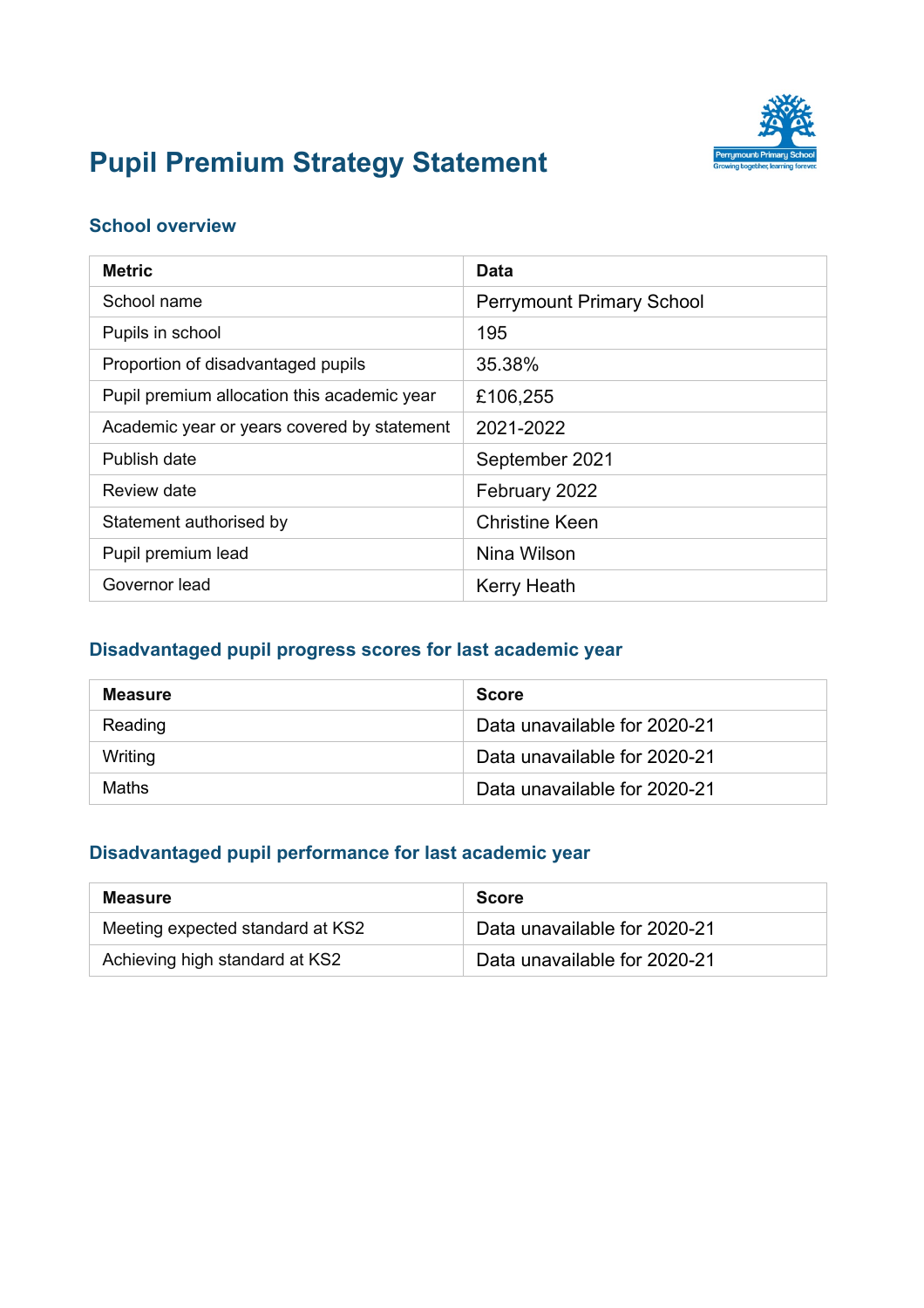### **Strategy aims for disadvantaged pupils**

| <b>Measure</b>                                   | <b>Activity</b>                                                                                                                                                                     |  |
|--------------------------------------------------|-------------------------------------------------------------------------------------------------------------------------------------------------------------------------------------|--|
| <b>Priority 1</b>                                | • Ensure all relevant staff (including new staff)<br>have received paid-for-training in delivering<br>the MNP numeracy scheme.                                                      |  |
|                                                  | KS1 teachers to have embedded the<br>Mastering Number programme in KS1.                                                                                                             |  |
|                                                  | All relevant materials are purchased/costs are<br>covered to support and achieve the above.<br>See the EEF recommendations summary 'Improving<br>Mathematics in Early, KS1 and KS2' |  |
| Priority 2                                       | Ensure all relevant staff (including new staff)<br>have received phonics training.                                                                                                  |  |
|                                                  | Speech and Language screening for all of Y1<br>and interventions provided.                                                                                                          |  |
|                                                  | Staff trained on 'NELI' and programme<br>introduced in EYFS.                                                                                                                        |  |
|                                                  | See the EEF recommendations summary 'Improving Literacy in<br>KS1'                                                                                                                  |  |
| Barriers to learning these<br>priorities address | Ensuring staff use evidence-based whole-class<br>teaching interventions                                                                                                             |  |
| Projected spending                               | £41,122                                                                                                                                                                             |  |

## **Teaching priorities for current academic year**

| Aim                     | <b>Target</b>                                                  | <b>Target date</b> |
|-------------------------|----------------------------------------------------------------|--------------------|
| Progress in Reading     | Achieve national average progress<br>scores in KS2 Reading     | <b>July 2022</b>   |
| Progress in Writing     | Achieve national average progress<br>scores in KS2 Writing     | <b>July 2022</b>   |
| Progress in Mathematics | Achieve national average progress<br>scores in KS2 mathematics | <b>July 2022</b>   |
| <b>Phonics</b>          | Achieve national average expected<br>standard in PSC           | <b>July 2022</b>   |
| Other                   | <b>Diversity</b>                                               | <b>July 2022</b>   |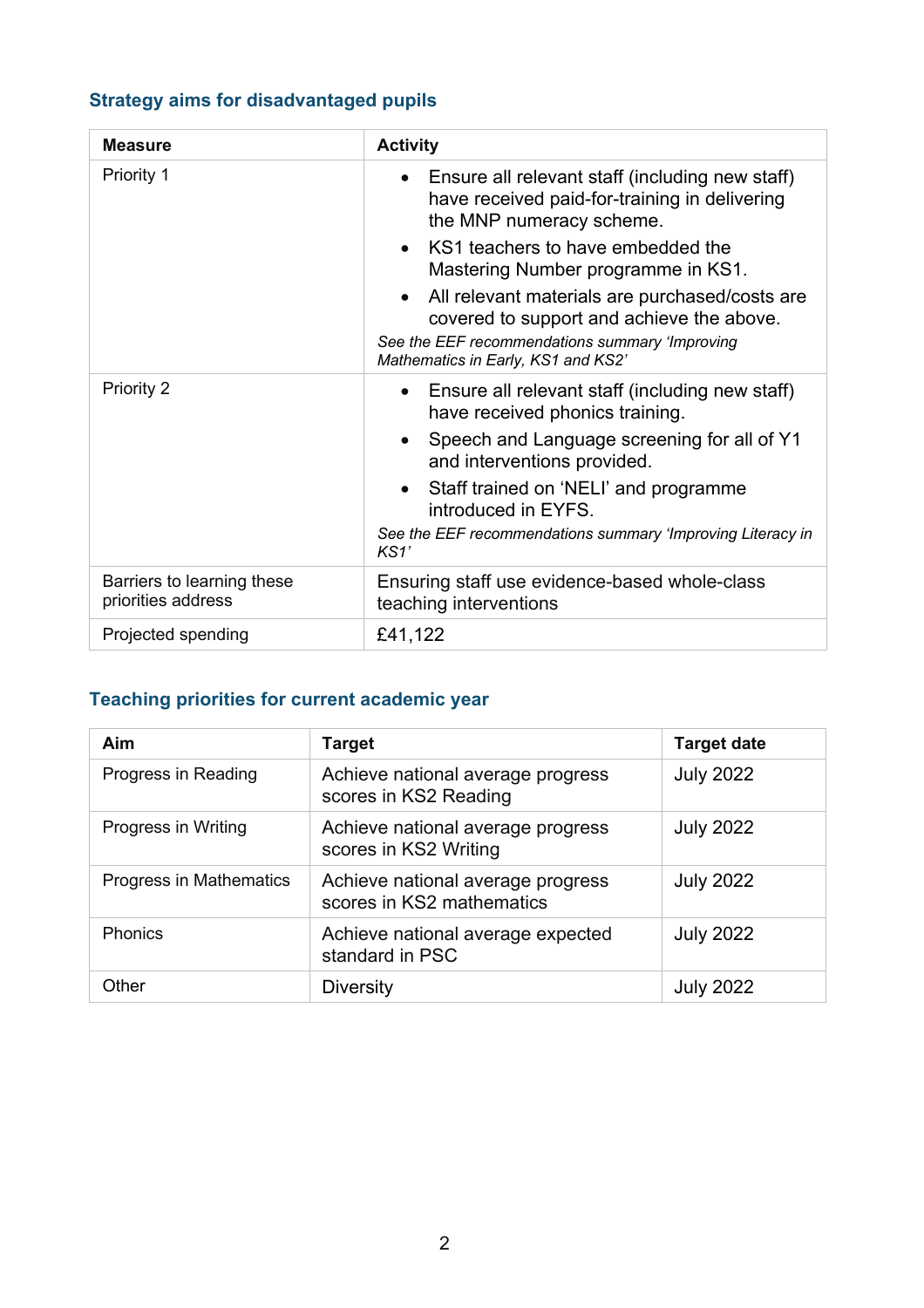### **Targeted academic support for current academic year**

| <b>Measure</b>                                   | <b>Activity</b>                                                                                                                                                                                                                                      |
|--------------------------------------------------|------------------------------------------------------------------------------------------------------------------------------------------------------------------------------------------------------------------------------------------------------|
| Priority 1                                       | Establish small group literacy and maths<br>$\bullet$<br>interventions for disadvantaged pupils falling<br>behind age-related expectations in KS2.<br>See the EEF recommendations summary 'Improving Literacy in<br>KS2'                             |
| Priority 2                                       | Establish 1:1 phonics and small group speech<br>$\bullet$<br>and language groups interventions in KS1 for<br>disadvantaged pupils falling behind age-<br>related expectations.<br>See the EEF recommendations summary 'Improving Literacy in<br>KS1' |
| Barriers to learning these<br>priorities address | Children are ready to learn and able to access the<br>class curriculum with accuracy and confidence.                                                                                                                                                 |
| Projected spending                               | £34,680                                                                                                                                                                                                                                              |

## **Wider strategies for current academic year**

| <b>Measure</b> | <b>Activity</b>                                                                                                                                                                                                                                                                                                                                                                                                                                                                                                                                                                                                                                    |
|----------------|----------------------------------------------------------------------------------------------------------------------------------------------------------------------------------------------------------------------------------------------------------------------------------------------------------------------------------------------------------------------------------------------------------------------------------------------------------------------------------------------------------------------------------------------------------------------------------------------------------------------------------------------------|
|                | To provide family support to disadvantaged<br>$\bullet$<br>families by providing funded places for<br>breakfast club and after school club, access<br>to trips, residential and music lessons.                                                                                                                                                                                                                                                                                                                                                                                                                                                     |
|                | See the EEF recommendations that: 'enriching education has<br>intrinsic benefits as children deserve a well-rounded, culturally<br>rich, education which can directly improve pupils attainments.                                                                                                                                                                                                                                                                                                                                                                                                                                                  |
|                | And                                                                                                                                                                                                                                                                                                                                                                                                                                                                                                                                                                                                                                                |
|                | The Nuffield Foundation study found taking part in activities<br>after the formal school day could play a role in closing the<br>attainment gap.'                                                                                                                                                                                                                                                                                                                                                                                                                                                                                                  |
|                | Access to a learning mentor and other<br>identified TAs to support children emotionally.                                                                                                                                                                                                                                                                                                                                                                                                                                                                                                                                                           |
| Priority 1     | Learning mentor to support families with (1)<br>$\bullet$<br>mental health issues (2) who are in temporary<br>housing (3) families finding the cost of<br>traveling to school impacting on attendance<br>and punctuality. (4) Enabling pupils to attend<br>school and receive a hot meal.                                                                                                                                                                                                                                                                                                                                                          |
|                | DFE research (2012) established a clear link between<br>attendance and low attainment and NFER Briefing for School<br>Leaders research detailed schools promoting high attainment<br>identified attendance as a factor and suggested 'They also<br>have strong social and emotional support strategies to help<br>pupils in need of additional support, including through working<br>with their families. Similarly, more successful schools set up<br>rapid response systems to address poor attendance. This<br>includes staff contacting home immediately a pupil fails to<br>arrive on time. If the problem persists, staff work with families |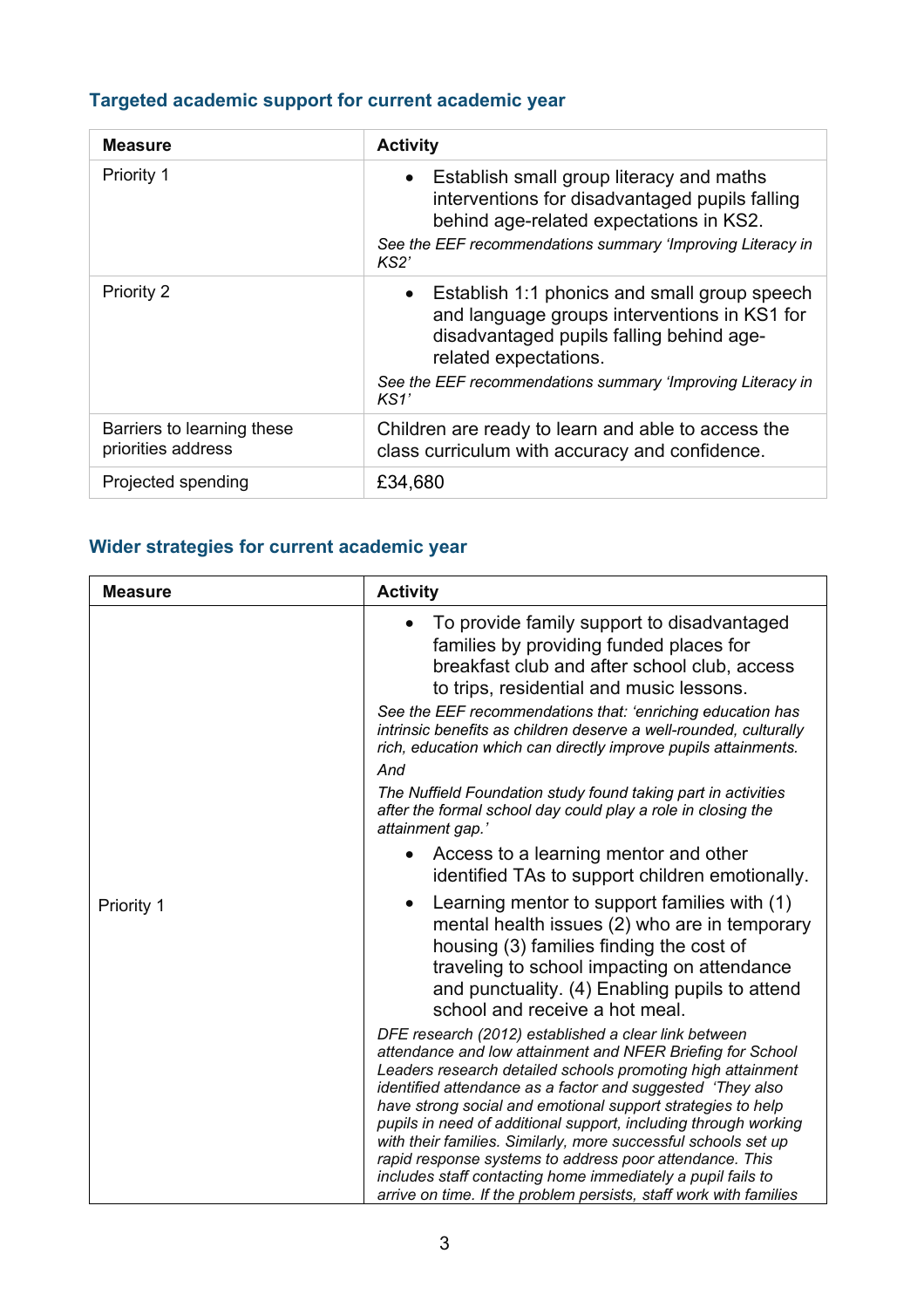|                                                  | to address any barriers they face in getting their children to<br>school.'                                                                                                                                                                                                                                                                                                                                                                                                                                                                                                                                                             |
|--------------------------------------------------|----------------------------------------------------------------------------------------------------------------------------------------------------------------------------------------------------------------------------------------------------------------------------------------------------------------------------------------------------------------------------------------------------------------------------------------------------------------------------------------------------------------------------------------------------------------------------------------------------------------------------------------|
| Priority 2                                       | To ensure our current curriculum and<br>$\bullet$<br>resources e.g. representation in books, for<br>our disadvantaged BAME children to be<br>exposed to enough positive narratives about<br>their colour so to impact on their sense of self<br>and their achievements. Disadvantaged<br>BAME pupils have their history, cultures and<br>legacy appreciated and recognised impacting<br>on their self esteem, aspirations and<br>achievement.                                                                                                                                                                                          |
|                                                  | 'While there are a number of factors that can impact pupil<br>outcomes, not being able to see yourself or your context<br>reflected in what you learn, or seeing negative portrayals of<br>yourself, can act as a significant barrier to learning. Research<br>commissioned by National Education Union (NEU) found that<br>pupils who have a 'sense of belonging' in schools tend to<br>perform better academically, as well as be happier and more<br>confident.' Diversity and Inclusion in schools report<br>PearsonEducation 2020                                                                                                 |
| Priority 3                                       | To ensure the availability for outreach<br>$\bullet$<br>services such as Education Psychologist,<br>Drumbeat, Outreach Inclusion Services and<br>an Art Therapist to support pupils in achieving<br>their very best by offering them support to<br>maintain good behaviour for learning, support<br>good mental health and access services<br>critical to their individual needs.                                                                                                                                                                                                                                                      |
|                                                  | EEF Toolkit: 'Evidence suggests that children from<br>disadvantaged backgrounds have, on average, weaker SEL<br>skills at all ages than their more affluent peers. These skills are<br>likely to influence a range of outcomes for pupils: lower SEL<br>skills are linked with poorer mental health and lower academic<br>attainment.<br>SEL interventions in education are shown to improve SEL skills<br>and are therefore likely to support disadvantaged pupils to<br>understand and engage in healthy relationships with peers and<br>emotional self-regulation, both of which may subsequently<br>increase academic attainment.' |
| Barriers to learning these<br>priorities address | Improving attendance and readiness to learn for the<br>most disadvantaged pupils                                                                                                                                                                                                                                                                                                                                                                                                                                                                                                                                                       |
| Projected spending                               | £30,453                                                                                                                                                                                                                                                                                                                                                                                                                                                                                                                                                                                                                                |